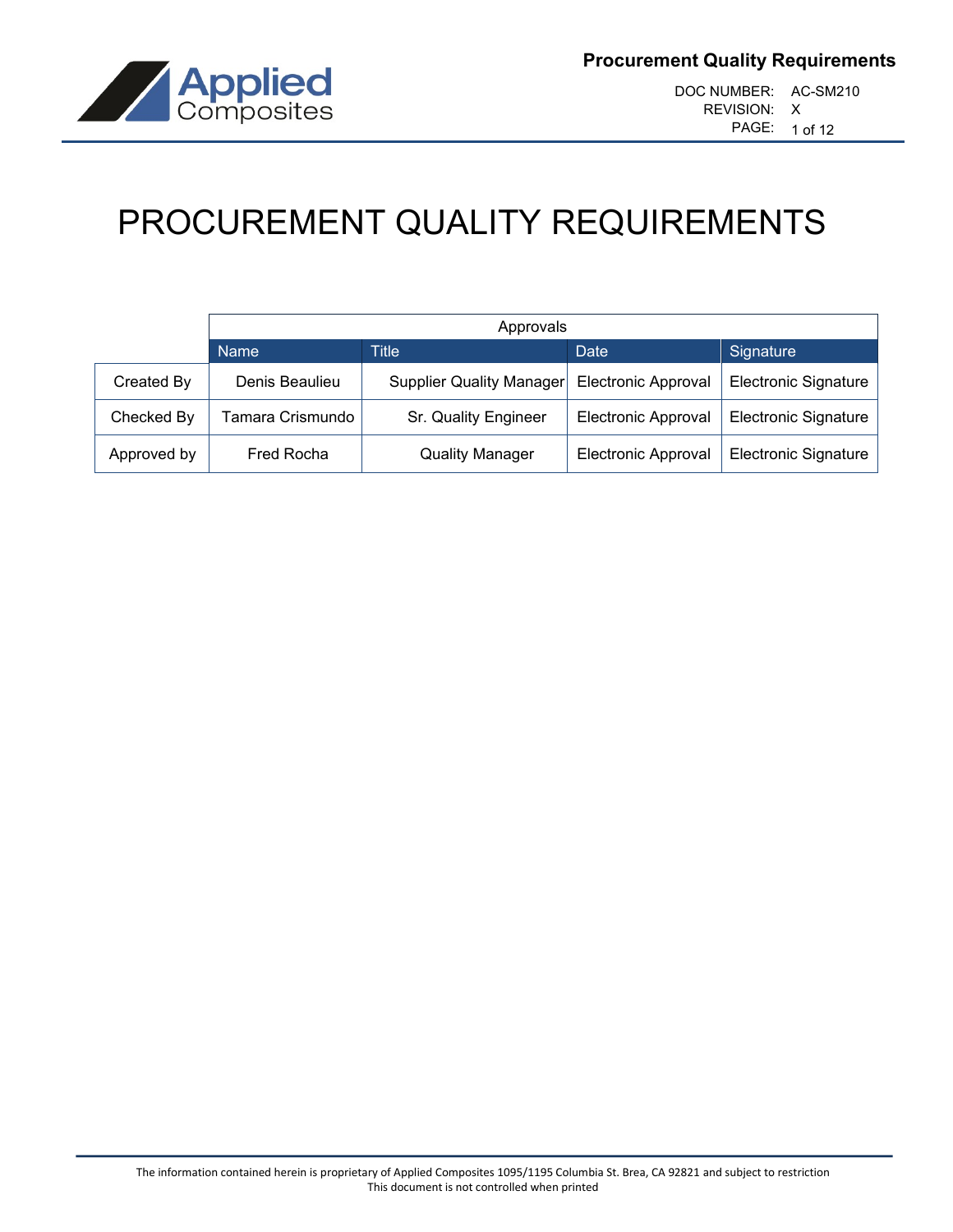

DOC NUMBER: AC-SM210 REVISION: X PAGE: 2 of 12

| <b>Revision Records</b> |                                                                                                                                                                                                                                                                                                                                 |             |                    |
|-------------------------|---------------------------------------------------------------------------------------------------------------------------------------------------------------------------------------------------------------------------------------------------------------------------------------------------------------------------------|-------------|--------------------|
| <b>Rev</b>              | <b>Description</b>                                                                                                                                                                                                                                                                                                              | <b>Date</b> | <b>Prepared by</b> |
| N/C                     | <b>Initial Release</b>                                                                                                                                                                                                                                                                                                          | 12/10/2013  | J. Delgado         |
| A                       | Revise section 2.0, also section 4.0. Add clause 124 Boeing Material<br>Certification and Clause 125 Boeing Process Certification.                                                                                                                                                                                              | 01/29/2014  | S. Fall            |
| B                       | Revise clause 102 for supplier to send a copy of First Article Inspection<br>Report when required by AS9102.                                                                                                                                                                                                                    | 03/13/2014  | S. Fall            |
| C                       | Added logic to Quality Clause numbering. Incorporated 400-412 clauses<br>specifically for Brea facility. Delete internal QA clauses located in section 7.0.<br>Revise clause 103 to include MSDS when applicable. Revised 109 to<br>"Reserve".                                                                                  | 04/04/2014  | J. Delgado         |
| D                       | Correct typographical errors. Revise 102 for clarity, including 103. Added 414<br>to reflect Brea Customer standards and 415 for certification packages,<br>including clause 114                                                                                                                                                | 10/17/2014  | J. Walker          |
| Е                       | Revised approval list to ensure each division is represented. Revise Clause<br>114 to clarify the intent for the supplier and receiving inspection<br>responsibilities. Revise 116 to reflect 252.225-7009 requirements.                                                                                                        | 12/08/2014  | J. Delgado         |
| F                       | Add clause 109 for Net Inspect profiling requirement. Also added clause 416<br>for Bell controlled items.                                                                                                                                                                                                                       | 01/23/2015  | S. Fall            |
| G                       | Revise clause 101 to remove ISO9001 and require supplier to flow applicable<br>requirements of AS9100 to sub-tier supplier.                                                                                                                                                                                                     | 03/10/2015  | S. Fall            |
| H                       | Revise referenced procedures on section 3.0                                                                                                                                                                                                                                                                                     | 05/22/2015  | S. Fall            |
| J                       | Added Clause 417 - FAR 52.245-01 and FAR 45 Government Property and<br><b>Tooling Requirements</b>                                                                                                                                                                                                                              | 07/24/2015  | S. Fall            |
| K                       | Remove Clause 114, redundant of Clause 103 requirements.                                                                                                                                                                                                                                                                        | 10/30/2015  | J. Delgado         |
| L                       | Add section 10.2 to clause 100. Revise section 6.0 to add EnCore<br>International and Seats. Minor update on clause 103. Revise clause 123.<br>Change clause 412 to 126. Clause 123 and 126 applies to Boeing programs<br>at all sites. Add clause 127 for raw certification. Changes are in green italics.                     | 04/05/2016  | S. Fall            |
| М                       | Add clause 128 for flammability and 600 for notification of change                                                                                                                                                                                                                                                              | 09/23/2016  | S. Fall            |
| N                       | Update scope section 2.0. Revise clause 100 to update link to EnCore<br>website. Revise clause 123 to meet recent changes of Boeing Q31 clause.<br>Changes are in green italics.                                                                                                                                                | 03/08/2017  | S. Fall            |
| P                       | Revise section 5.2. Revise clause 100 to include section 8.10 of EC-SM110.<br>Revise clause 126 to add access link to the Boeing website. Changes are in<br>green italics.                                                                                                                                                      | 06/13/2017  | S. Fall            |
| Q                       | This document replaces EC-SM210. Updated company name throughout this<br>document from EnCore Composite Structures to Applied Composite<br>Structures. Removed EnCore specific 200, 300, 500, 600 series clauses.<br>Renamed section 6.0 and on. Updated Boeing link to X31764 form in clause<br>126. Added note to clause 408. | 05/11/2018  | T. Crismundo       |
| R                       | Add note for QA clause 103: Counterfeit Part                                                                                                                                                                                                                                                                                    | 08/20/2018  | D. Beaulieu        |
| S                       | Add note to clause 103. Reference "8.2.1 SELLER'S DISCLOSURE" and web<br>link in section 5.2 and 6.0.                                                                                                                                                                                                                           | 10/02/2018  | D. Beaulieu        |
| T                       | This document replaces ACS-SM210. Updated company logo and name from<br>Applied Composite Structures to Applied Composites throughout document.<br>Updated vendor website link in section 5.2 and 6.0.                                                                                                                          | 05/29/2019  | T. Crismundo       |
| U                       | Added clauses 418, 419, 420 in accordance with GE Aviation requirements.                                                                                                                                                                                                                                                        | 09/10/2019  | T. Crismundo       |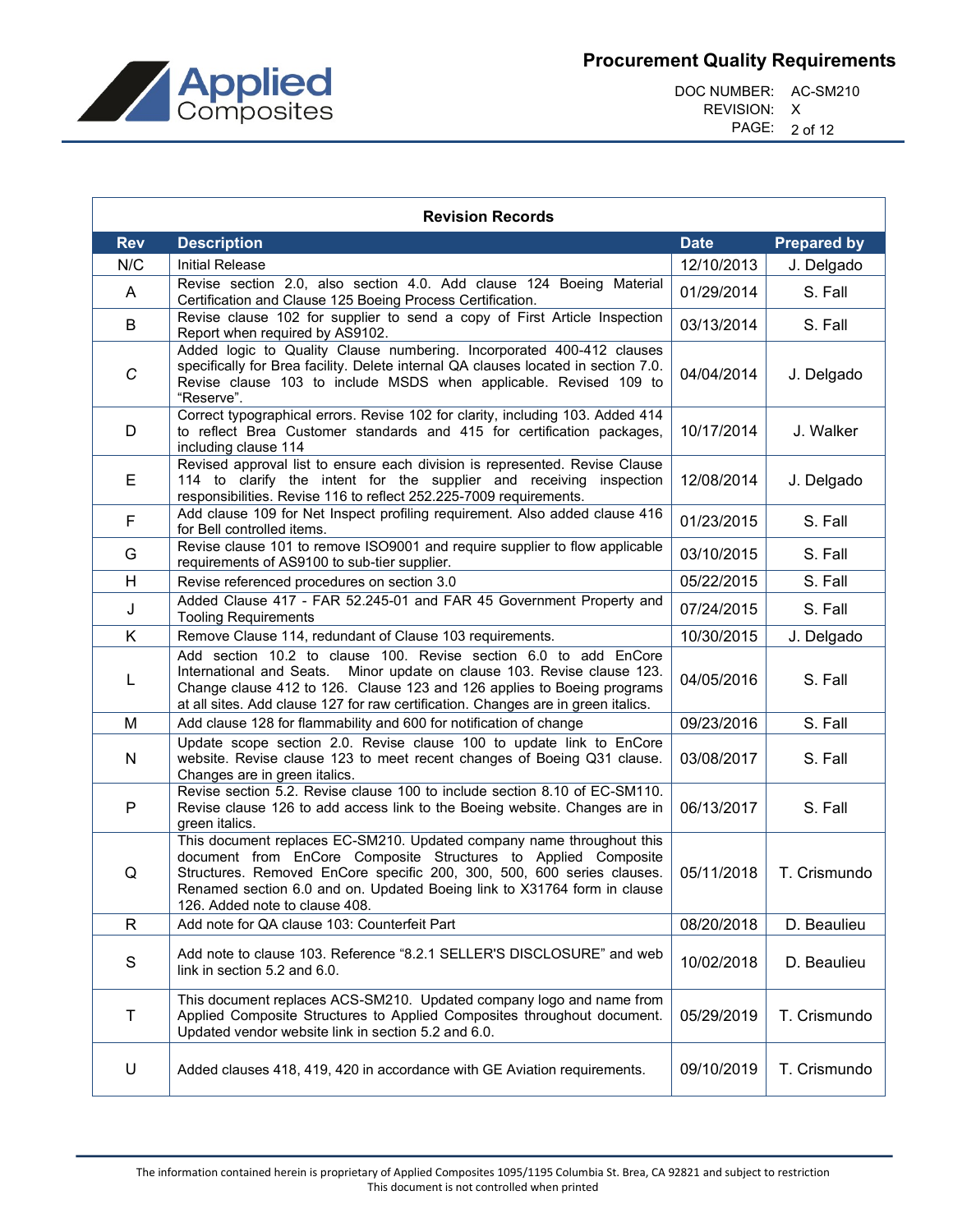

DOC NUMBER: AC-SM210 REVISION: X PAGE: 3 of 12

|   | Revised clause 100 and deleted table. Revised clause 404 Rolls Royce<br>document reference from RR9000-SABRe to RRES 90000-SABRe.                                                                  | 09/15/2020 | D. Beaulieu |
|---|----------------------------------------------------------------------------------------------------------------------------------------------------------------------------------------------------|------------|-------------|
| W | Revised clause 113 and 120 (replaced AS9015 to AS9117) per the latest<br>changes from Boeing form X31764 dated January 1, 2021.<br>Revise clause 100, added the latest Cybersecurity requirements. | 04/06/2021 | D. Beaulieu |
|   | Clarify QA Clause 100 for DFARS applicability. Updated clause 413 to<br>include Nadcap requirement.                                                                                                | 05/13/2022 | D. Beaulieu |

# **TABLE OF CONTENTS**

| <b>TITLE PAGE</b>                                     | 1                       |
|-------------------------------------------------------|-------------------------|
| <b>REVISION RECORD</b>                                | $\mathbf{2}$            |
| <b>TABLE OF CONTENTS</b>                              | 3                       |
| 1.0 PURPOSE                                           | $\overline{\mathbf{4}}$ |
| 2.0 SCOPE                                             | 4                       |
| <b>3.0 REFERENCE DOCUMENTS</b>                        | $\overline{\mathbf{4}}$ |
| <b>4.0 DEFINITIONS AND ABBREVIATIONS</b>              | 4                       |
| <b>5.0 RESPONSIBILITIES</b>                           | $\overline{\mathbf{4}}$ |
| 5.1 Quality Assurance                                 | $\overline{4}$          |
| 5.2 Supplier                                          | 4                       |
| <b>6.0 PURCHASE ORDER REQUIREMENT QUALITY CLAUSES</b> | 5                       |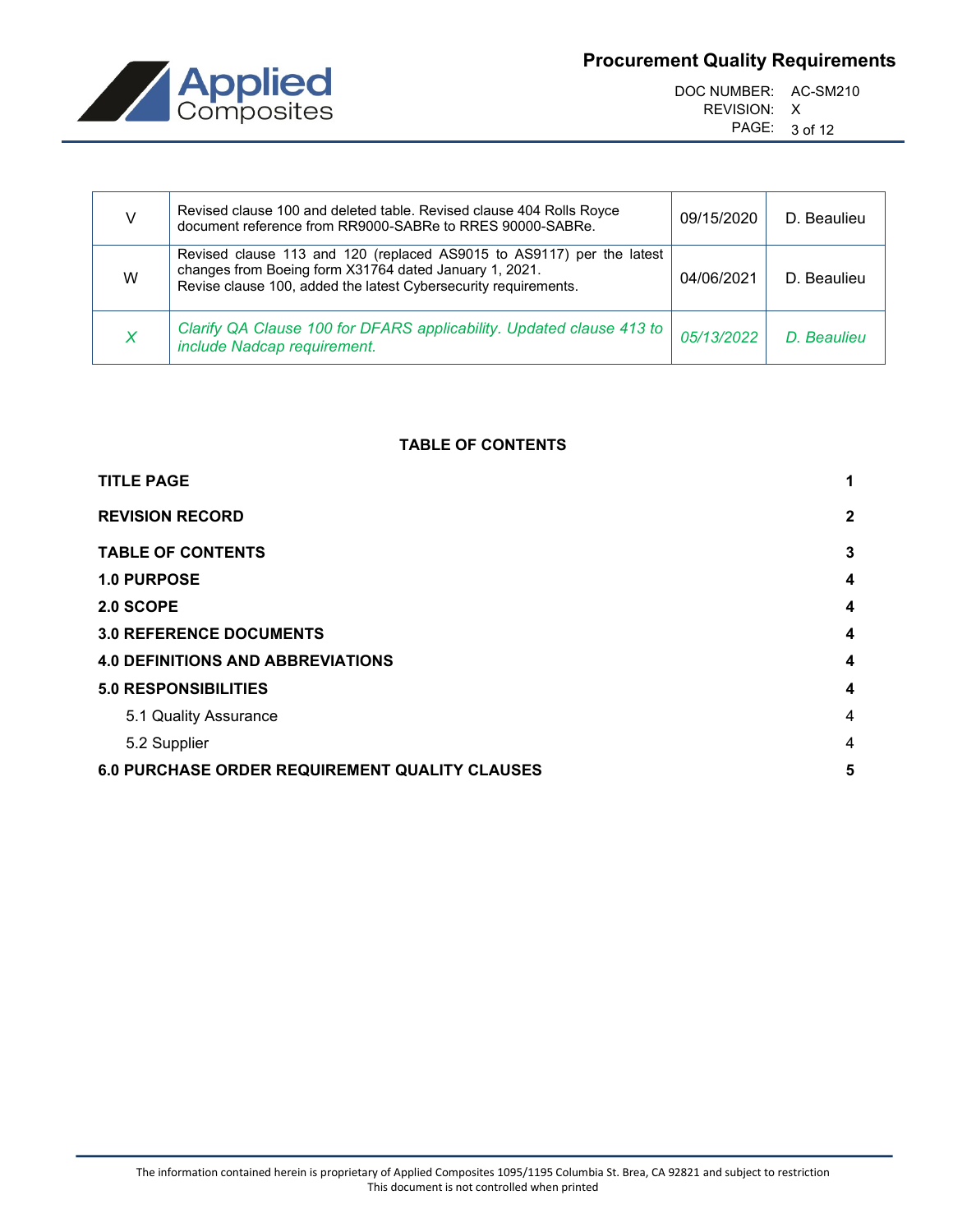

DOC NUMBER: AC-SM210 REVISION: X PAGE: 4 of 12

# **1.0 PURPOSE**

This document describes quality requirements assigned on purchase orders for all products and materials.

# **2.0 SCOPE**

This document applies to all Purchase Orders generated at Applied Composites Brea. If there is any conflict between this document and customer contractual and/or legal requirements the latter will take priority.

# **3.0 REFERENCE DOCUMENTS**

| <b>Number</b>   | <b>Description</b>                                                                     |
|-----------------|----------------------------------------------------------------------------------------|
| AS9100          | Quality Management System Requirements for Aviation, Space and Defense<br>Organization |
| ACS-MA300       | <b>Purchasing Process</b>                                                              |
| <b>AC-SM110</b> | <b>General Terms and Conditions</b>                                                    |

# **4.0 DEFINITIONS AND ABBREVIATIONS**

Competence: Application of knowledge, skills, and behavior demonstrated in performance.

| Abbreviations | <b>Description</b>                     |
|---------------|----------------------------------------|
| AC.           | <b>Applied Composites</b>              |
| <b>CFR</b>    | Code of Federal Regulation             |
| FAA           | <b>Federal Aviation Administration</b> |
| PO.           | <b>Purchase Order</b>                  |
| <b>SPC</b>    | <b>Statistical Process Control</b>     |
| <b>BMS</b>    | <b>Boeing Material Specification</b>   |

# **5.0 RESPONSIBILITIES**

# **5.1 Quality Assurance**

Quality Assurance is responsible for ensuring that all purchase orders contain the correct quality requirements and conforms to all customers, FAA, AC Engineering and Quality requirements.

Quality Assurance will update the quality clauses within the database during the PO requisition approval process. It shall be the responsibility of the designated Quality Assurance personnel to determine if any additional clauses are required. Consideration will be given regarding the complexity of the product and the control exercised at the supplier facility. Quality Assurance will verify compliance to Quality Clauses upon receipt of product.

# **5.2 Supplier**

It is the supplier responsibility to ensure that clauses are being processed as required by the purchase order. To ensure supplier is performing to the latest QA clauses revision, it is supplier responsibility to periodically access AC website *[https://www.appliedcomposites.com/vendors.](https://www.appliedcomposites.com/vendors)*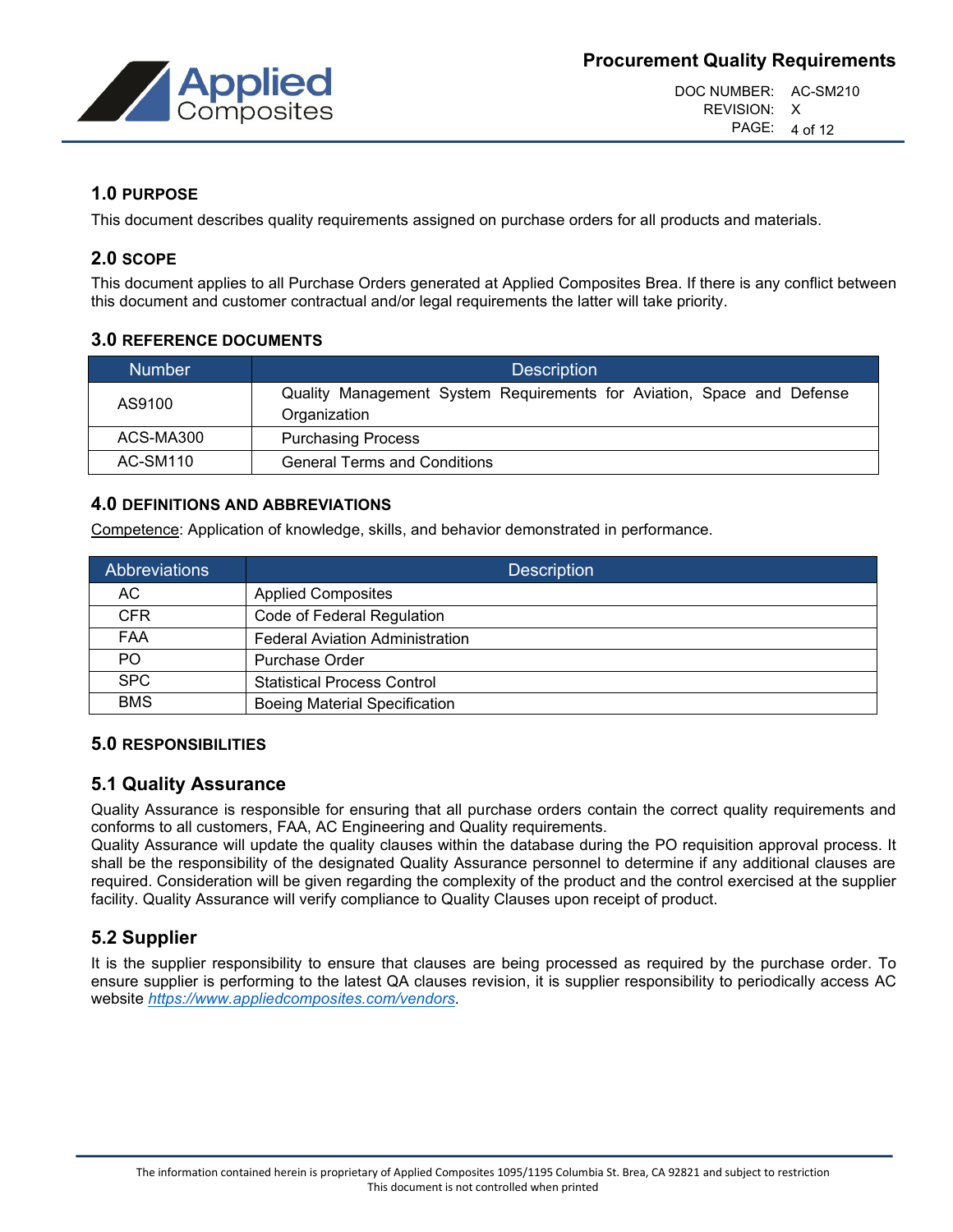

DOC NUMBER: AC-SM210 REVISION: X PAGE: 5 of 12

# **6.0 PURCHASE ORDER REQUIREMENT QUALITY CLAUSES**

#### **100 General Requirements**

By accepting this order, it is the supplier's responsibility to meet the terms and Conditions. The general terms and conditions document (ref: AC-SM110) is available at: *<https://www.appliedcomposites.com/vendors>*

Government DFAR (Defense Federal Acquisition Regulation) Section 21.2 GOVERNMENT REQUIREMENTS *(Applies to Government programs. This is not applicable for Commercial products).*

#### • **Cyber security DFAR update**

252-204-7012 Safeguarding Covered Defense Information and Cyber Incident Reporting. *[https://www.acquisition.gov/dfars/part-252-solicitation-provisions-and-contract-clauses#DFARS-](https://www.acquisition.gov/dfars/part-252-solicitation-provisions-and-contract-clauses#DFARS-252.204-7012)[252.204-7012](https://www.acquisition.gov/dfars/part-252-solicitation-provisions-and-contract-clauses#DFARS-252.204-7012)*

252.204-7019 Notice of NIST SP 800-171 DoD Assessment Requirements. *<https://www.acquisition.gov/dfars/252.204-7019-notice-nist-sp-800-171-dod-assessment-requirements.>*

252.204-7020 NIST SP 800-171 DoD Assessment Requirements. *[https://www.acquisition.gov/dfars/252.204-7020-nist-sp-800-171-dod-assessment-requirements.](https://usg02.safelinks.protection.office365.us/?url=https%3A%2F%2Fwww.acquisition.gov%2Fdfars%2F252.204-7020-nist-sp-800-171-dod-assessment-requirements.&data=04%7C01%7C%7C9fa49b21861548e3b5bf08d8c87fb3f7%7C071904cdbcf84641ace2473fc4bd0c96%7C0%7C0%7C637479798314386236%7CUnknown%7CTWFpbGZsb3d8eyJWIjoiMC4wLjAwMDAiLCJQIjoiV2luMzIiLCJBTiI6Ik1haWwiLCJXVCI6Mn0%3D%7C1000&sdata=wET4Tidolfa1enh9ivGoGeSEsQXtIFM8E0kxOaiYdUc%3D&reserved=0)*

252.204-7021 Cybersecurity Maturity Model Certification Requirements. *[https://www.acquisition.gov/dfars/252.204-7021-cybersecurity-maturity-model-certification](https://www.acquisition.gov/dfars/252.204-7021-cybersecurity-maturity-model-certification-requirements.)[requirements.](https://www.acquisition.gov/dfars/252.204-7021-cybersecurity-maturity-model-certification-requirements.)*

#### **101 Quality Management System**

Supplier shall implement, document and maintain a Quality Management System in accordance with applicable requirements of 9100 series standards and additional requirements specified on Buyers contract or purchase order. The applicable requirements set forth in AS9100 shall be flowed to the sub-tier supply chain involved with this order or contract. The Quality Management system shall be appropriate to the products the Supplier designs, manufactures, repairs or sells and shall cover all activities concerned by AC contracts or purchase orders.

#### **102 First Article Inspection (FAI) by Seller**

When applicable, First Article Inspection (FAI) shall be performed and provided by the Seller in accordance with the requirements of AS9102. Refer to AS9102 Aerospace Standard "Aerospace First Article Inspection Requirement" to determine applicability. When documenting the FAI, the Seller may use the forms contained within AS9102 or their equivalent, so long as the forms contain all the information required by AS9102.

Seller will deliver with the initial shipment of the FAI item a copy of the First Article Inspection Report (FAIR). Additionally, when a partial or re-accomplished FAI is performed as required by AS9102, Seller will provide a copy of such FAIR with the initial shipment of the FAI item.

Note: FAIR does not apply to procured standard catalogue hardware or deliverable software as defined in the AS9102 Standard Applicability Section.

#### **103 Certificate of Conformance**

Each shipment shall be accompanied by one (1 legible and reproducible copy of a Certification Document (Certificate of Conformance, Shipper, Packing List, etc.) that includes the identification (signature, electronic signature, stamp, etc.) of the person authorizing release of product assuring the items ordered were produced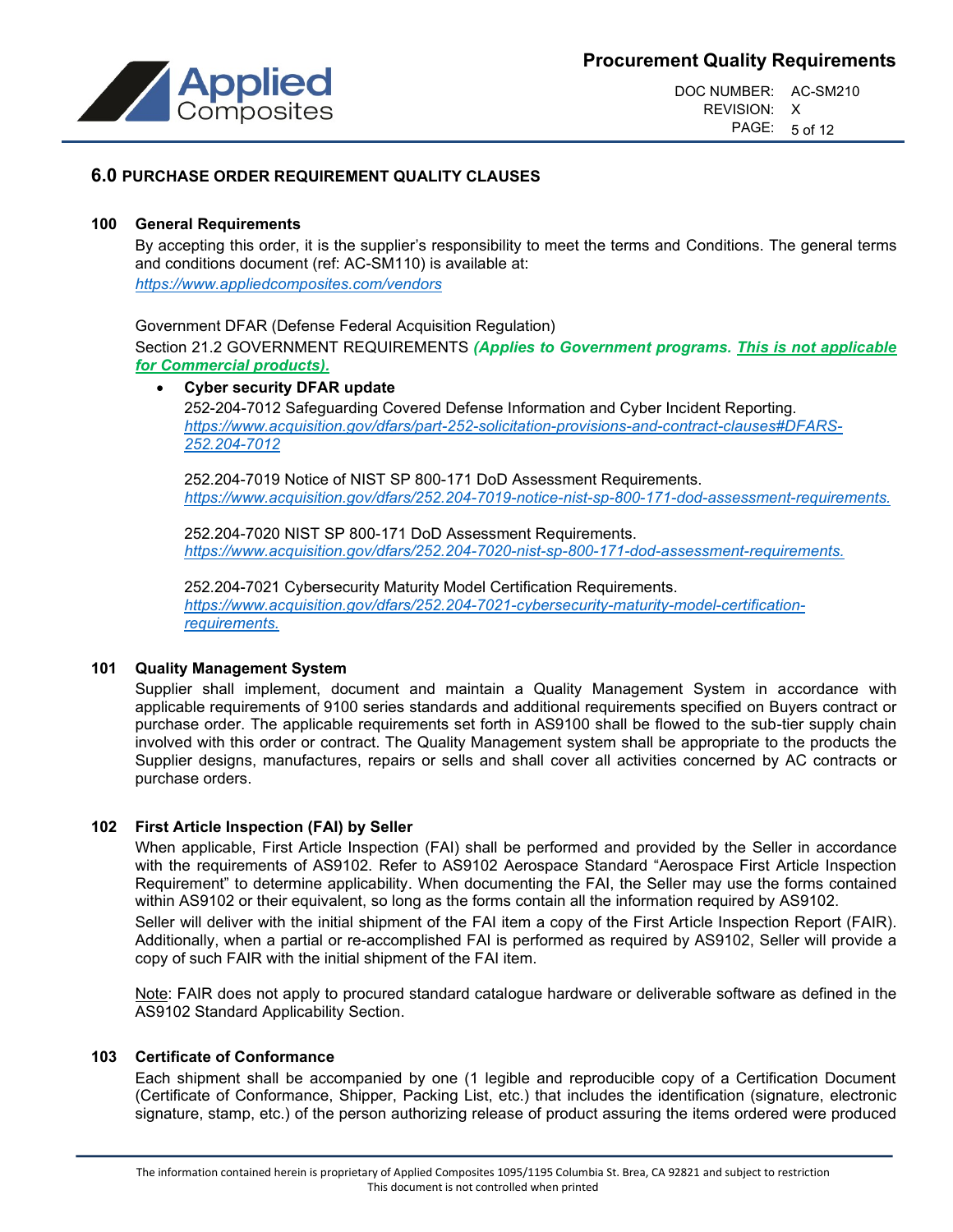

DOC NUMBER: AC-SM210 REVISION: X PAGE: 6 of 12

in accordance with and conforming in all respects with all applicable requirements set forth in Buyer's Standard Purchase Order Terms and Conditions and/or its contract with Seller, including specifications, drawings, revision, marking requirements, physical item identification and electrical characteristics when applicable. When the parts are serialized, serial numbers shall be included on the certification.

When applicable, supplier will issue a copy of the SDS (Safety Data Sheet) for hazardous material in addition to the certificate of conformance.

In addition, distributors will also provide manufacturers certifications included in the shipment that lists the nomenclature and latest revision as of the date of the purchase order.

## **Note: Counterfeit Parts, reference AS9100**

## **Definition Counterfeit Part:**

An unauthorized copy, imitation, substitute, or modified part (e.g., material, part, component), which is knowingly misrepresented as a specified genuine part of an original or authorized manufacturer.

Examples of a counterfeit part can include, but are not limited to, the false identification of marking or labeling, grade, serial number, date code, documentation, or performance characteristics

## **Prevention of Counterfeit Parts**

Supplier must ensure that counterfeit product received are controlled by:

- Ensuring parts are properly identified and;
- Ensuring paperwork received are traceable to the manufacturer and;
- Validating raw material test reports.

When a product is suspect or detected counterfeit parts, it must be reported and controlled.

Note: When a counterfeit product has been released to AC, Supplier must notify AC within one day of the discovery. Refer to AC-SM110 (GENERAL TERMS AND CONDITIONS) section 8.2.1 "SELLER'S DISCLOSURE".

#### **104 Chemical and Physical Test Reports**

Each shipment must be accompanied by one (1) legible and reproducible copy of all chemical and physical test reports identifiable with materials ordered. The reports must contain the signature and title of the authorized representative of the agency performing the test and must assure conformance to specification requirements.

# **105 Shelf Life Controlled Material**

Time sensitive material shall be furnished with a minimum of 80% of its shelf life remaining at date of receipt. Shelf life duration, date of manufacture and date of expirations shall be listed on material certification.

# **106 Out Time Requirements**

Supplier must record the "out-time of exposure sensitive material on packing list.

# **107 Raw Material Identification (as applicable)**

A. Sheet or Plate Stock – Metallic or Non-Metallic

Each sheet or plate shipped shall be identified by continuous stenciling, of sufficient size to be readily legible, applied by permanent ink or dye of contrasting color, non-injurious to metal surfaces and not obsolete.

B. Rod, Bar or Tube – all shapes  $-\frac{1}{2}$  inch cross section or larger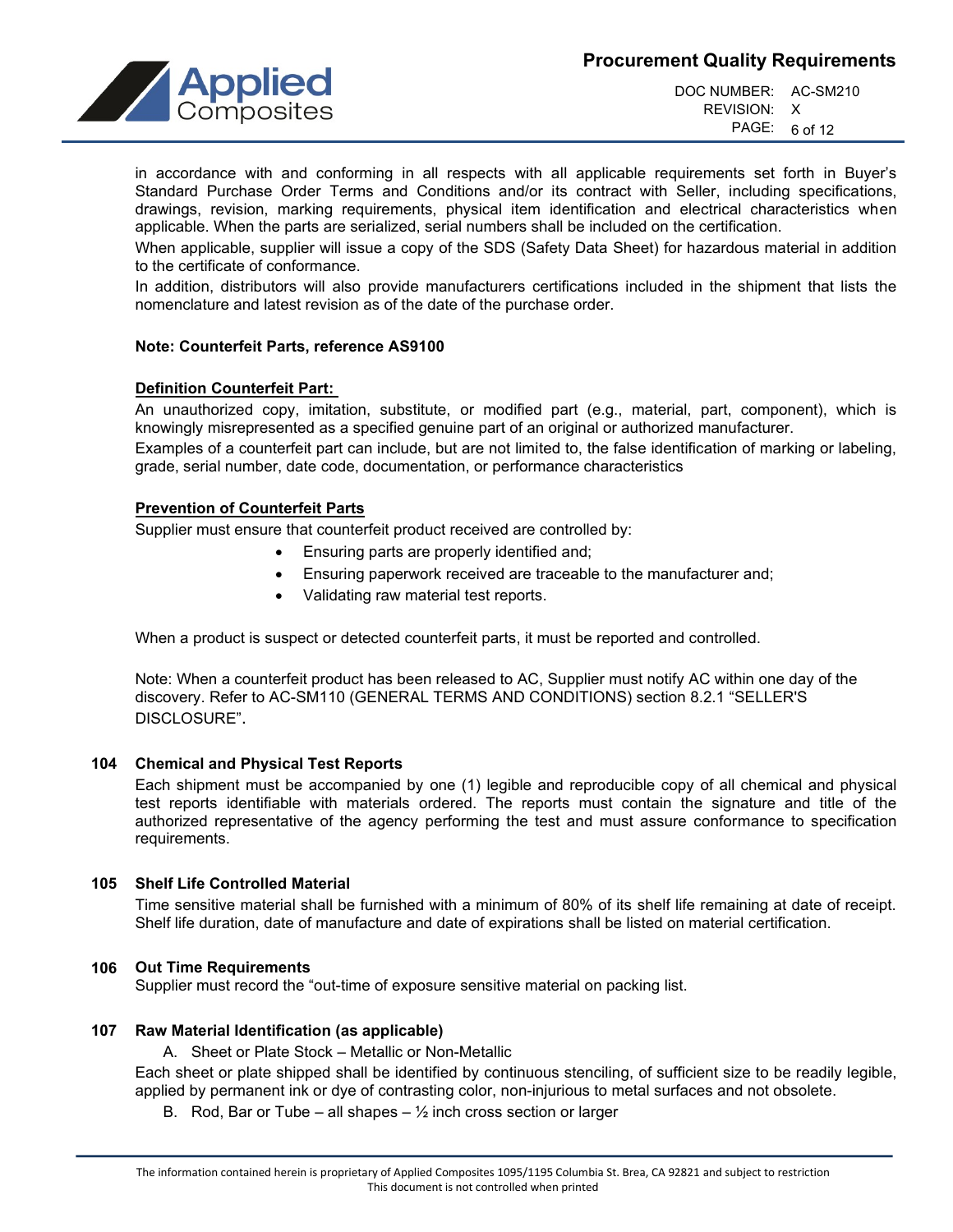

DOC NUMBER: AC-SM210 REVISION: X PAGE: 7 of 12

Each length of Rod, Bar or Tube shipped shall be identified at one end or by continuous stenciling, of sufficient size to be readily legible, applied by permanent ink or dye of contrasting color, non-injurious to metal surfaces and not soluble in cutting and coolant oils. If continuous, spacing between groups of stencil letters shall not exceed twelve (12) inches. Information shall include material type or designation, material specification and temper.

C. Rob, Bar or Tube – all shapes – Smaller than  $\frac{1}{2}$  inch cross section

Rod, bar or tube shipped shall be bundled together; each bundle containing materials from the same (manufacturing/heat treatment) batch and shall be identified as follows: An adhesive label or identification tag shall be securely attached to each bundle. This label or tag shall be permanently marked to indicate material type or designation, material specification and temper.

D. Castings / Forging – Ferrous or Non-Ferrous

Material shipped shall be identified with the part number, "melt" number, heat treat lot (if applicable) and serial number (if applicable). Identification of parts shall be in accordance with applicable drawings/specifications. Where drawings or specifications do not define method of identifications, such identification shall be affected in accordance with MIL-STD-130.

E. Extrusions

Each length of extrusion shall be identified at one end or by continuous stenciling, of sufficient size to be readily legible, applied by permanent ink or dye of contrasting color, non-injurious to metal surfaces and not soluble in cutting and coolant oils. If continuous, spacing between groups or stencil letters shall not exceed twelve inches. Information shall include material type or designation, material specification, temper and heat lot number.

#### **108 Process Certification**

Each shipment shall be accompanied by one (1) legible and reproducible copy of a certificate that must include the signature and title of the person authorizing release of product certifying all processes used, such as heat treating, welding, NDT, surface preparation and treatment, etc. The certificate shall include the processing used, the specification to which they conform including revision level and the name of the agency that performed them if other than the seller (i.e. sub-vendor). When the parts are serialized, serial numbers shall be included in the certification.

## **109 Use of Net Inspect First Article System Required**

First Article with required inspection results and reports must be submitted through Net Inspect. It is the supplier's responsibility to ensure that data provided through Net Inspect is correct and complete. To get access to the tool and get training, contact Net-Inspect at: **[http://www.net-inspect.com](http://www.net-inspect.com/)**.

# **110 First Article Inspection (FAI) By AC at Seller's facility**

FAI and/or test shall be accomplished at the Seller's facility before the balance of order may be shipped. AC will conduct or witness inspections and/or tests and the results will be on a report form identified as "First Article Inspection Report" in compliance to the AS9102 requirements.

#### **111 Government Source Inspection (GSI)**

Government inspection is required prior to shipment from your plant. Evidence of such inspection must be indicated on the packing sheet accompanying each shipment. On receipt of this Purchase Order, promptly contact the Government Representative who normally services your plant, or if not available, or the representative or office cannot be located, AC buyer should be notified. Drawing(s), test document(s) and specifications, as applicable, covering material on this order shall be available for inspection at your plant.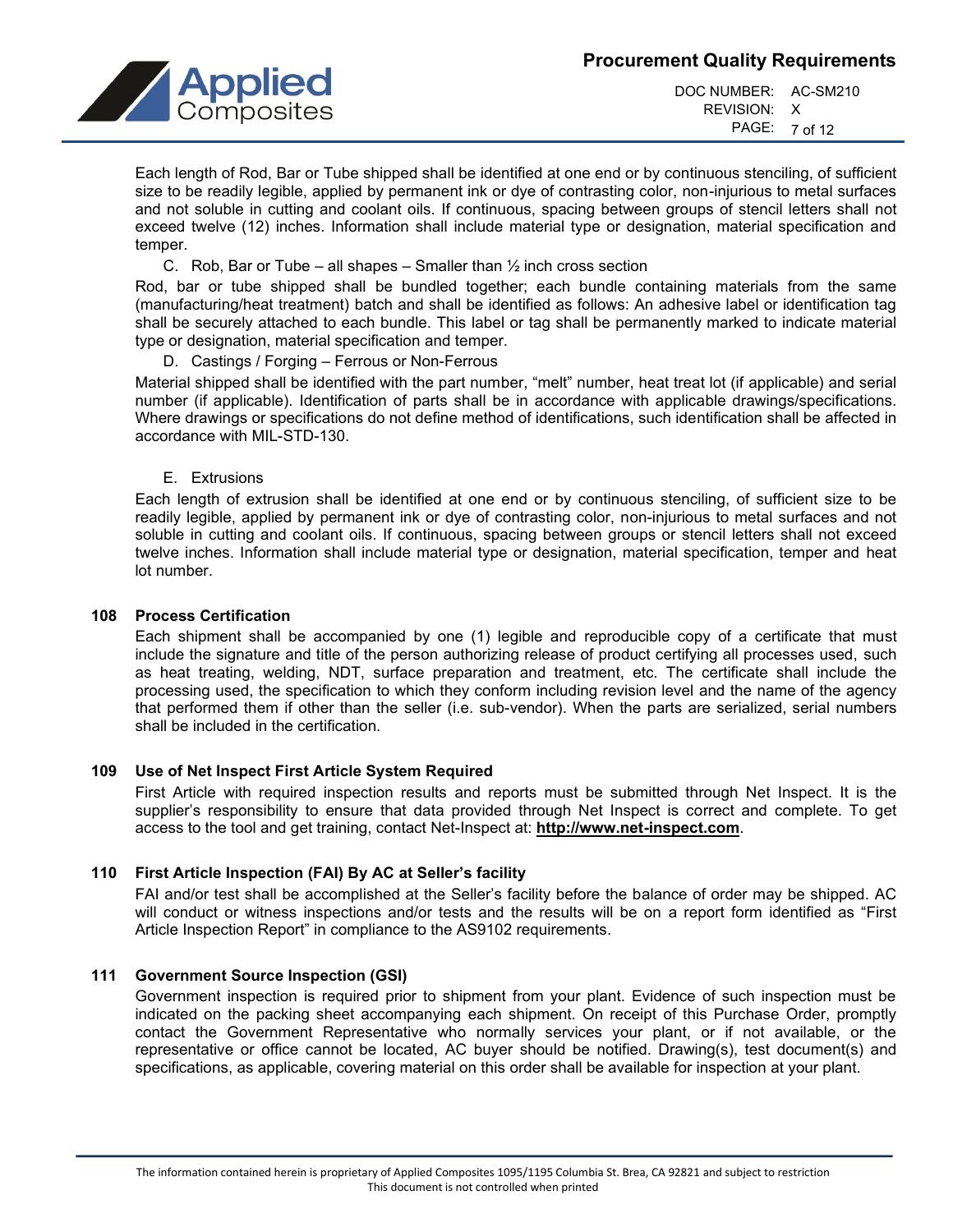

DOC NUMBER: AC-SM210 REVISION: X PAGE: 8 of 12

# **112 AC Source Inspection**

AC (designated) inspection is required prior to shipment from your facility. Evidence of such inspection must be included in your packing documents accompanying each shipment. You must contact AC's buyer and establish verification arrangements and the method of product release. Drawings, inspection/test documents, and specifications, as applicable, covering material on this order shall be available for inspection at your facility

#### **113 Statistical Process Control**

The supplier must apply Statistical Process Control (SPC) to this purchase order. A CPK of 1.33 or greater is required. Each shipment must be accompanied with a signed copy of the applicable SPC Control Plan(s). The Control Characteristic listed in SPC control Plan shall be approved by AC Quality Assurance prior to connecting with production / processing.

#### For Boeing products:

Seller shall perform 100% inspection for in-process and final inspection, or Seller shall conform to requirements of document AS9138 "Aerospace Series – Quality Management Systems Statistical Product Acceptance Requirements" as may be amended from time to time. With the exception noted herein Seller's statistical sampling procedure/plan conformance to AS9138 with minimum protection levels meeting SAE AS9138 Table A1 and C=0 will constitute Boeing Quality approval subject to restrictions noted in AS9138, Section 4.3 Safety/Critical Characteristics, and part/product Design Data sampling requirements and/or prohibitions.

Buyer reserves the right to disallow a supplier's statistical methods for product acceptance for specific sites/programs, parts, or characteristics, and to conduct surveillance at Seller's facility to assess conformance to the requirements of AS9138.

Aerospace standards such as AS9138 can be obtained from SAE International at: [http://standards.sae.org](http://standards.sae.org/)

#### **114 [Reserved]**

#### **115 Priority DX-A1**

Priority DX-A1; This is a rated order certified for national defense use. You are required to follow all the provisions of Defense Priorities and Allocations System regulation (15 CFR 350).

#### **116 DFARS Clause 252.225-7009**

DFARS Clause 252.225-7009, Preference for domestic specialty metals, prohibits the contractor (E.G. the Boeing Company) from incorporating into military aircraft "Specialty Metals" (Such as Titanium and Stainless Steel) which have been melted outside the United States, unless certain limited exceptions set forth in the clause apply. Even if one of the exceptions applied, the source for specialty metals melted outside the United States must also be listed in the qualified products list (QPL) or applicable to 252.225.7003 requirements.

#### **117 Boeing Digital Product Definition**

Seller shall follow the requirements noted in the latest published Boeing Document Number D6-5201, "Quality Assurance Standard for Digital Product Definition at Boeing Suppliers".

#### **118 Export Control**

Any technical data you receive from AC, in any form, in fulfilling this purchase order is EXPORT-CONTROLLED DATA. It contains information governed by the U.S. International Traffic in Arms Regulations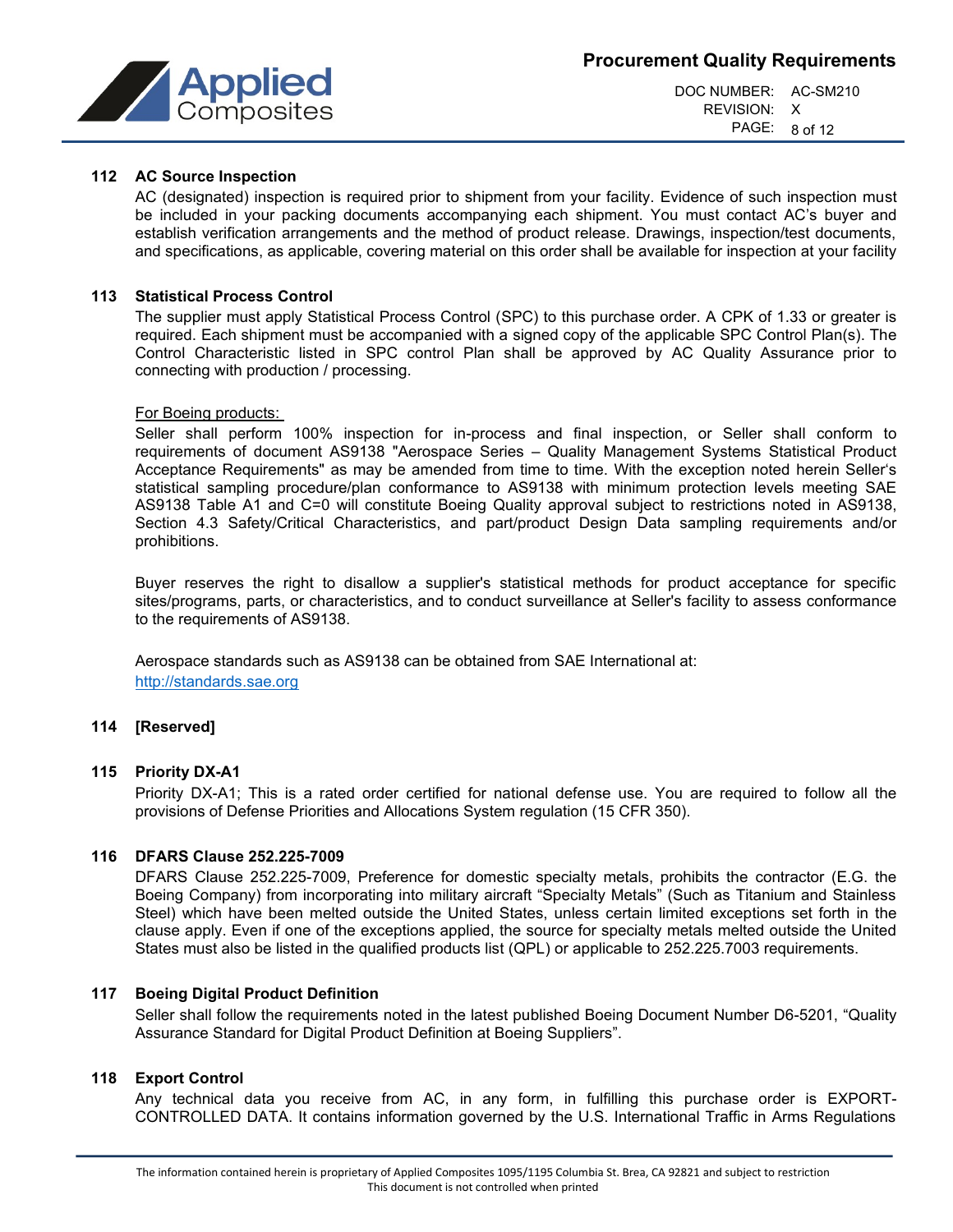

DOC NUMBER: AC-SM210 REVISION: X PAGE: 9 of 12

(ITAR) under the U.S. Department of State, or the U.S. Export Administration Regulations (EAR), under the U.S. Department of Commerce. This information may not be exported, released, or disclosed to a foreign person/entity without proper authorization by the U.S. Departments of State or Commerce. Violations may result in administrative, civil, or criminal penalties.

## **119 Boeing Processing**

Seller shall assure that any process work to be performed on Boeing design and/or part numbers by the Seller or its suppliers, shall be performed only by sources noted in the latest published Boeing. Document Number D1-4426 listed in the Boeing web site at http://active.boeing.com/doingbiz/d14426/GetAllProcessors.cfm. Documentation or certification that D1-4426 Sources were used shall be submitted with AS9102 First Article Inspection Report and as requested by AC.

**Confirm current approved source with AC Quality prior to processing if you do not have access to the procurement websites.**

## **120 AS9117, Requirements For Delegation Of Product Release Verification**

When Seller delegates product verification, Seller shall conform to the requirements of AS9117, "Delegated Product Release Verification," as may be amended from time to time.

Buyer reserves the right to conduct surveillance at Seller's facility to determine that Seller's quality system conforms to the requirements of AS9117.

AS9117 establishes minimum requirements for Seller's delegation of product verification. When delegating product verification, Seller is not relieved of its obligations under this contract. Aerospace standards such as AS9117 can be obtained from SAE International at: [http://standards.sae.org](http://standards.sae.org/)

#### **121 Boeing D6-1276 compliance**

BOEING DOCUMENT D6-1276 IS REQUIRED BY ENGINEERING DRAWING FOR THIS MACHINED PART. BOEING APPROVAL OF YOUR MANUFACTURING PLANNING IS REQUIRED THROUGH THE PROCUREMENT REPRESENTATIVE PRIOR TO SHIPMENT OF COMPLETED PARTS. Boeing requires that the provisions/requirements set forth above be included in Sellers direct supply contracts as well as the obligation that they be flowed to the sub-tier supply chain.

#### **122 Boeing D33200 compliance**

The Seller must comply with the requirements of D33200, Boeing Suppliers' tooling document. It is the Seller's responsibility to comply with the latest revision of these documents.

#### **123 Procurement Under Boeing's Federal Aviation Administration (FAA) Issued Production Certificate 700 Quality System Supplier Control Program**

THE SELLER WILL PLACE THE FOLLOWING STATEMENT ON THE SHIPPING DOCUMENTATION OF ALL SHIPMENTS THAT WILL BE ULTIMATELY SHIPPED TO BOEING:

'Seller hereby acknowledges that the parts and/or materials being shipped under this order are intended for use under Boeing's Federal Aviation Administration (FAA) issued Production Certificate 700 and no articles (or constituent parts thereof) or the accompanying paperwork (e.g. packages, shippers, etc.) contain any Federal Aviation Administration – Parts Manufacturer Approval (FAA-PMA) markings.'

APPLICATION NOTE FOR SUPPLIER: THE PREFERRED LOCATION FOR THE STATEMENT IS ON THE SHIPPING DOCUMENT, NEXT TO, OR FOLLOWING, THE CERTIFICATE OF CONFORMANCE (C of C). THE STATEMENT MAY BE PRINTED, STAMPED OR ATTACHED AS A LABEL OR STICKER TO THE SHIPPING DOCUMENTATION. IT IS ALLOWABLE TO REPLACE 'Seller' WITH THE COMPANY NAME OR 'WE'.

UNLESS EXPLICIT CONTRACTUAL DIRECTION IS GIVEN TO THE CONTRARY, NO ARTICLES (OR CONSTITUENT PARTS THEREOF) ORDERED BY BOEING COMMERCIAL AIRPLANES SHALL CONTAIN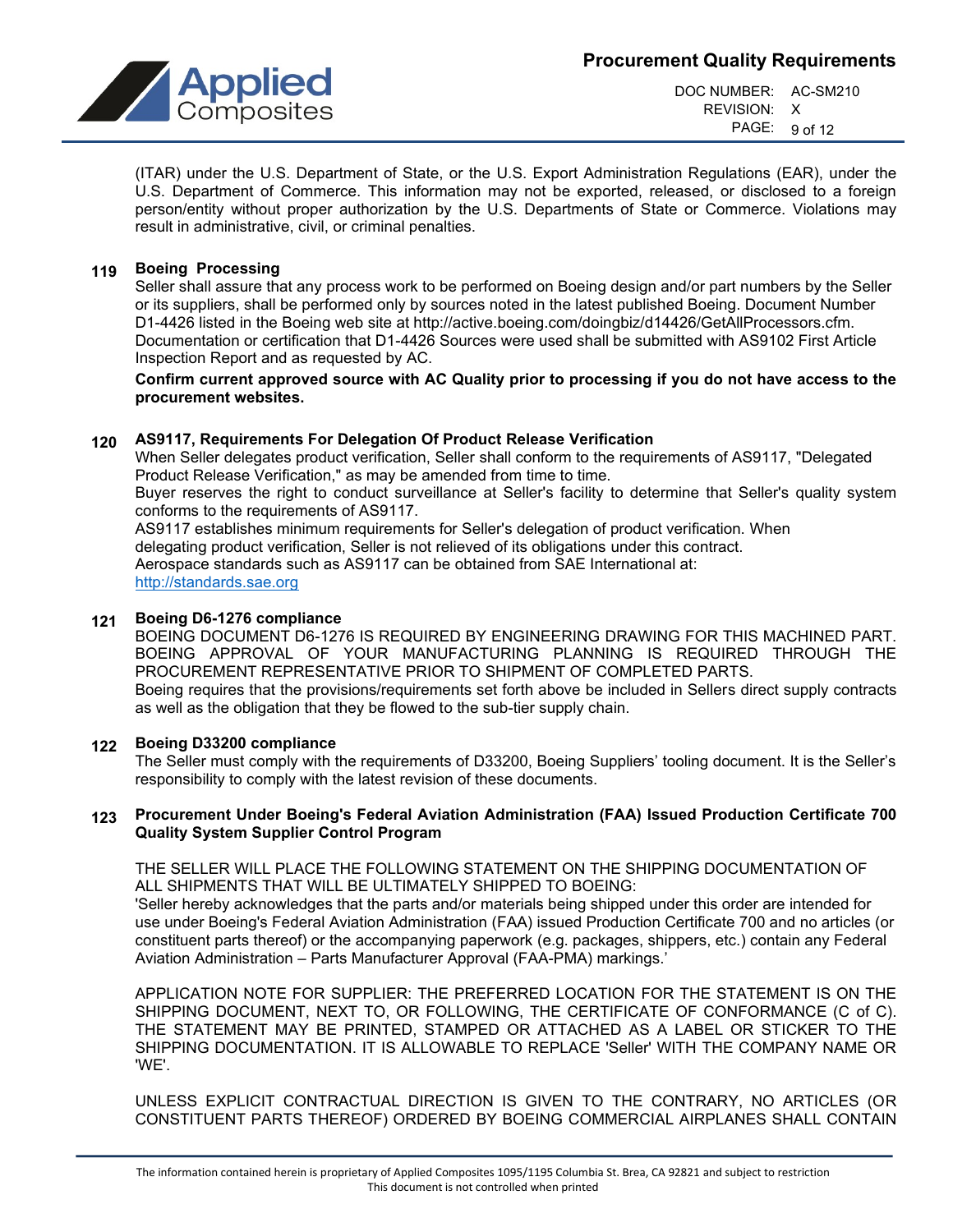



DOC NUMBER: AC-SM210 REVISION: X PAGE: 10 of 12

MARKINGS AND THE ACCOMPANYING PAPERWORK (E.G. PACKAGES, SHIPPERS, ETC.) SHALL NOT CONTAIN ANY FAA-PMA MARKING.

## **124 Boeing Material Certification**

Material must be received with certification along with test reports (as applicable) documenting compliance to all requirements of the applicable Type and Class of the BMS (Boeing Material Specification) or BACB / BACN's. This order requires items to be procured from Boeing approved sources noted in the standards.

## **125 Boeing Process Certification**

Each shipment shall be accompanied by one (1) legible and reproducible copy of a certificate that must include the signature and title of the person authorizing release of product certifying all processes used are in accordance with applicable Boeing Process Specification. The certificate shall include the processing used, the specification to which they conform and the name of the agency that performed them if other than the seller (I.e. sub-vendor). When the parts are serialized, serial numbers shall be included in the certification.

## **126 Quality Purchasing Data Requirements (BCA) - Boeing Form X31764**

Supplier shall meet the Boeing Company's provisions/requirements set forth in FORM X31764, as well as the obligation that they be flowed down to its sub-tier supply chain. The latest revision of FORM X31764 is accessible on Boeing website *[http://www.boeingsuppliers.com/quality.html.](http://www.boeingsuppliers.com/quality.html)* It is supplier responsibility to periodically access Boeing website.

# **127 Certificate of Conformance for Raw Material Used on Ordered Product**

Each shipment must be accompanied by one (1) legible and reproducible copy of raw materials certification used to manufacture the product ordered. The raw material certification must contain the signature and title of the authorized representative of the agency and must assure conformance to specification requirements.

#### **128 Flammability Test**

Each shipment shall be accompanied by one (1) legible and reproducible copy of Test report/data sheet, showing the actual test results, for the specific lot(s)/batch(es) used on this order. The flammability test shall meet the requirements of 14 CFR Part 25.853 (a) and signed by a responsible party.

#### **400 Two Component Shelf Life Information**

Materials made up of two components, (i.e., Base components & Catalyst components), where a shelf life date has been established for each individual component, the shelf life dates cannot be shipped if the shelf life dates are more than 30 days apart, without the written approval of the AC Purchasing Agent.

#### **401 QMS – Honeywell**

The supplier must be able to maintain a Quality System that meets the requirements of Honeywell (SPOC 002), as flowed down by AC.

#### **402 QMS – Bell**

The supplier must be able to maintain a Quality System that meets the requirements of Bell (SQRM-001), as flowed down by AC.

#### **403 QMS – Airbus**

The supplier must be able to maintain a Quality System that meets the requirements of Airbus (AP1013 Modules 3-5), as flowed down by AC.

#### **404 QMS – Rolls Royce**

The supplier must be able to maintain a Quality System that meets the requirements of Rolls Royce (RRES 90000-SABRe), as flowed down by AC.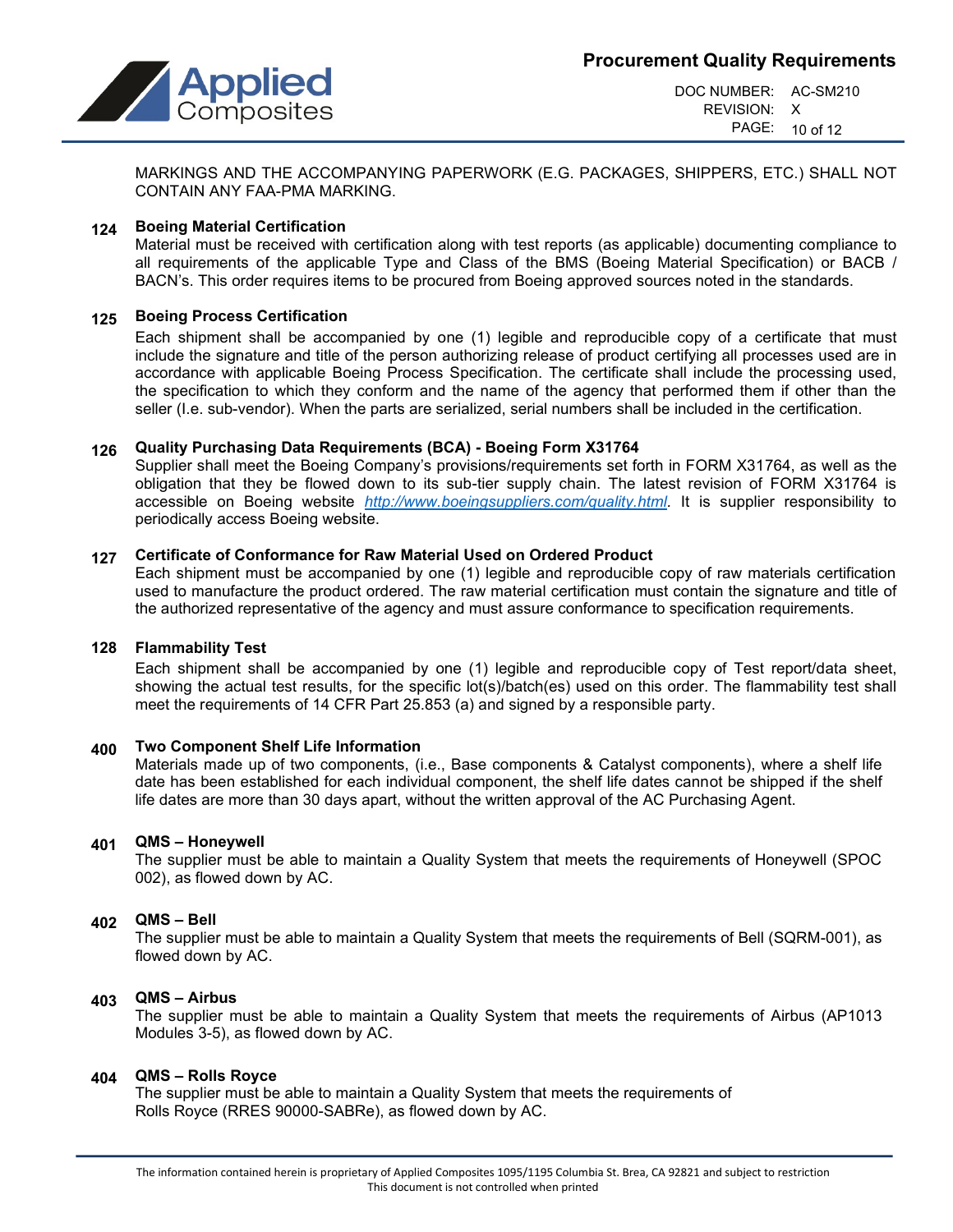



#### **405 Honeywell Hardness SPOC 140**

Hardness shall be re-validated through a secondary test from a representative sample – one piece from each raw material heat lot if no further heat treatment operations are performed, or for each subsequent heat treatment lot when a hardness value is specified on the engineering drawing, material or heat treatment specification contained in and including all Honeywell, Government, or Industry material specifications (AMS, ASTM, etc.). The re-validation (second hardness verification) shall be performed prior to shipment and documented by the supplier by qualified personnel – impartial and independent of the original verification.

Note: This is required to substantiate that raw material and/or final product has achieved the FINAL hardness or temper as specified on the engineering drawing or referenced specification before delivery of the product. If no further heat treat is required per the engineering drawing or material specification, then the raw material specification hard ness requirement must be re-verified.

# **406 As Furnished Identification**

All parts or raw materials furnished by AC shall maintain the "as furnished" identification. Do not substitute materials without written authorization from the AC Purchasing Agent. All documents for Vendor supplied parts and/or materials must be traceable to their origin i.e. heat lot numbers, lot/batch numbers and/or serial numbers.

#### **407 Tooling Requirements**

The Supplier must provide an inspection report for all critical dimensions that affect the part produced by the tooling in accordance with the AC Purchase Order and/or the Statement of Work. When required the supplier must provide:

- A copy of a CMM Report and/or Computer Measurement Systems for critical tool features.
- A tool proof as part of the tooling inspection package
- Conform to Boeing Document D950-11059-1 IDS Seller Special Tooling Requirements and shall flow down the requirements of this document to its subcontractors with ST responsibilities, if required

Any tooling or tool detail that weighs more than 30LBS must have the weight stamped on the tool or on the tool ID plate and the weight must be recorded in the Certificate of Conformance.

#### **408 Detailed Inspection Report**

The Supplier shall furnish an inspection report for either/and based on Purchase Order:

- Each lot of parts submitted, based on the parts most critical features (Key Characteristics)
- All secondary operations performed on parts supplied by AC (metal forming, welding, etc.)

All sampling inspection plans must meet the requirements of ANSI/ASQC Z1.4.

Note: An inspection report is required when KCs (Key Characteristics) are specifically called out in the PL/Drawing.

#### **409 Airbus AP2091 Chromate Ban**

The use of materials containing chromate is prohibited on this part per Directive 2002/95/EC. Contact AC Engineering if the specification contradicts this statement.

# **410 Priority DO-15**

Priority DO-15; This is a rated order certified for national defense use. You are required to follow all the provisions of Defense Priorities and Allocations System regulation (15 CFR 700).

# **411 Priority DO-A1**

Priority DO-A1; This is a rated order certified for national defense use. You are required to follow all the provisions of Defense Priorities and Allocations System regulation (15 CFR 700).